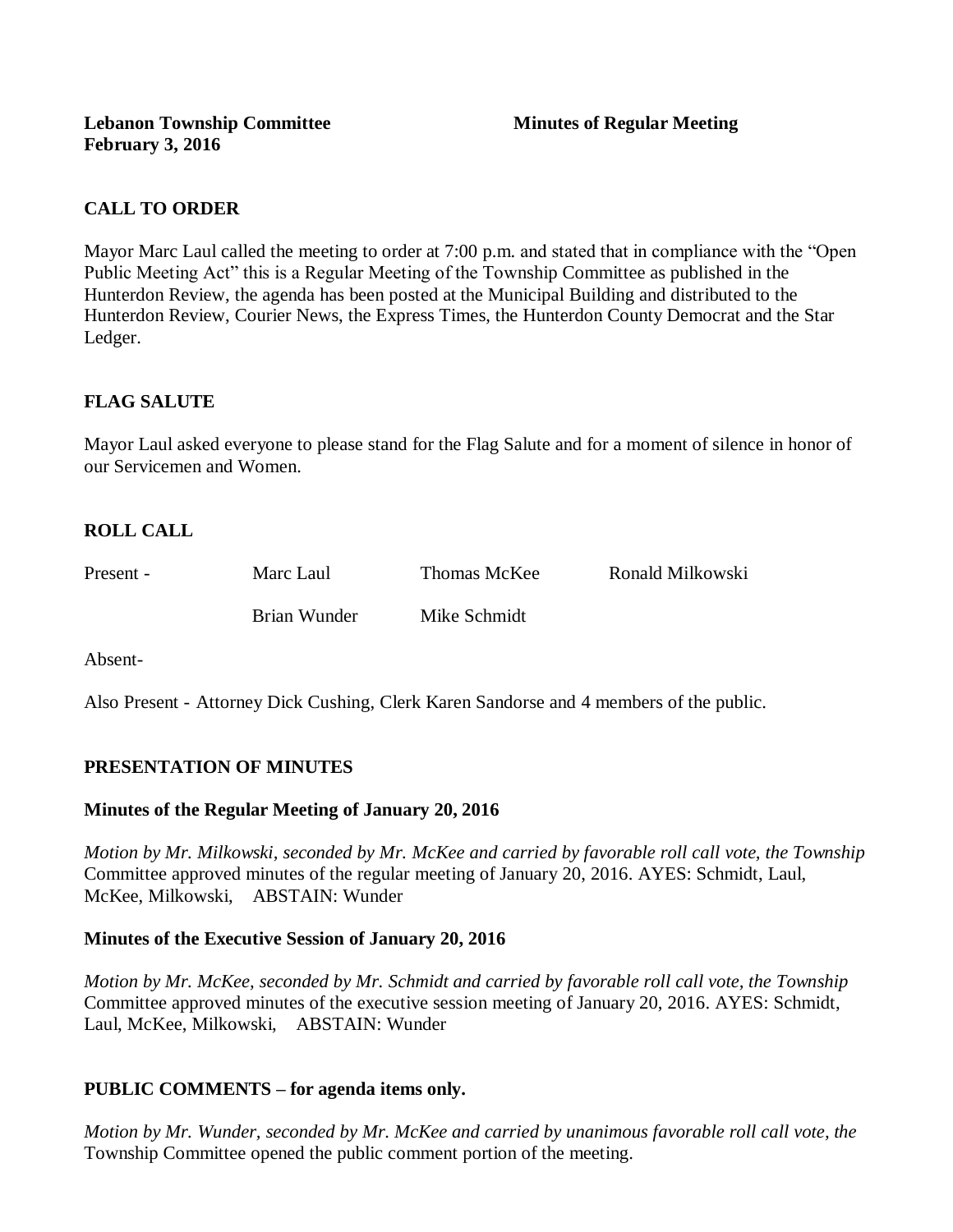LTCM 02/03/2016 Page 2 of 8 Ms. Laurie Hoffman mentioned that the funding for the Museum restroom was not listed in the title of the Bond ordinance. Mr. Schmidt informed Ms. Hoffman that the restroom would be considered "public improvements".

*Motion by Mr. Wunder, seconded by Mr. McKee and carried by unanimous favorable roll call vote, the* Township Committee closed the public comment portion of the meeting.

### **RESOLUTIONS**

Mr. McKee informed the Committee that he has requested a copy of the Note or backup documentation to accompany future Bond Anticipation Note resolutions. The Committee will then be aware of the Ordinances that are included in the Note that is being issued. Mayor Laul stated that he has requested that same from the CFO. Mr. Schmidt reminded all that this particular Note reflects only the current portion of the Township's debt, not the full outstanding debt.

### **Resolution No. 21-2016 - Bond Anticipation Note**

*Motion by Mr. McKee, seconded by Mr. Wunder and carried by unanimous favorable roll call*  vote, the Township Committee approved Resolution No. 21-2016 as written below.

> TOWNSHIP OF LEBANON COUNTY OF HUNTERDON STATE OF NEW JERSEY RESOLUTION NO 21-2016

RESOLUTION OF THE TOWNSHIP COMMITTEE OF THE TOWNSHIP OF LEBANON, IN THE COUNTY OF HUNTERDON, NEW JERSEY, COVENANTING TO COMPLY WITH THE PROVISIONS OF THE INTERNAL REVENUE CODE OF 1986, AS AMENDED, APPLICABLE TO THE EXCLUSION FROM GROSS INCOME FOR FEDERAL INCOME TAX PURPOSES OF INTEREST ON OBLIGATIONS ISSUED BY THE TOWNSHIP OF LEBANON AND AUTHORIZING THE MAYOR, TOWNSHIP CLERK, CHIEF FINANCIAL OFFICER AND OTHER TOWNSHIP OFFICIALS TO TAKE SUCH ACTION AS THEY MAY DEEM NECESSARY OR ADVISABLE TO EFFECT SUCH COMPLIANCE AND DESIGNATING A \$955,565 BOND ANTICIPATION NOTE, DATED JANUARY 29, 2016, PAYABLE JANUARY 27, 2017, AS A "QUALIFIED TAX-EXEMPT OBLIGATION" PURSUANT TO SECTION 265(b)(3) OF THE INTERNAL REVENUE CODE OF 1986, AS AMENDED.

WHEREAS, the Township of Lebanon, in the County of Hunterdon, New Jersey (the "Township") from time to time issues bonds, notes and other obligations the interest on which is excluded from gross income for Federal income tax purposes and desires to take such action as may be necessary or advisable to establish and maintain such exclusion; and

WHEREAS, the Internal Revenue Code of 1986, as amended (the "Code"), contains provisions with respect to the exclusion from gross income for Federal income tax purposes of interest on obligations, including provisions, among others, which require issuers of tax-

exempt obligations, such as the Township to account for and rebate certain arbitrage earnings to the United States Treasury and to take

other action to establish and maintain such Federal tax exclusion; and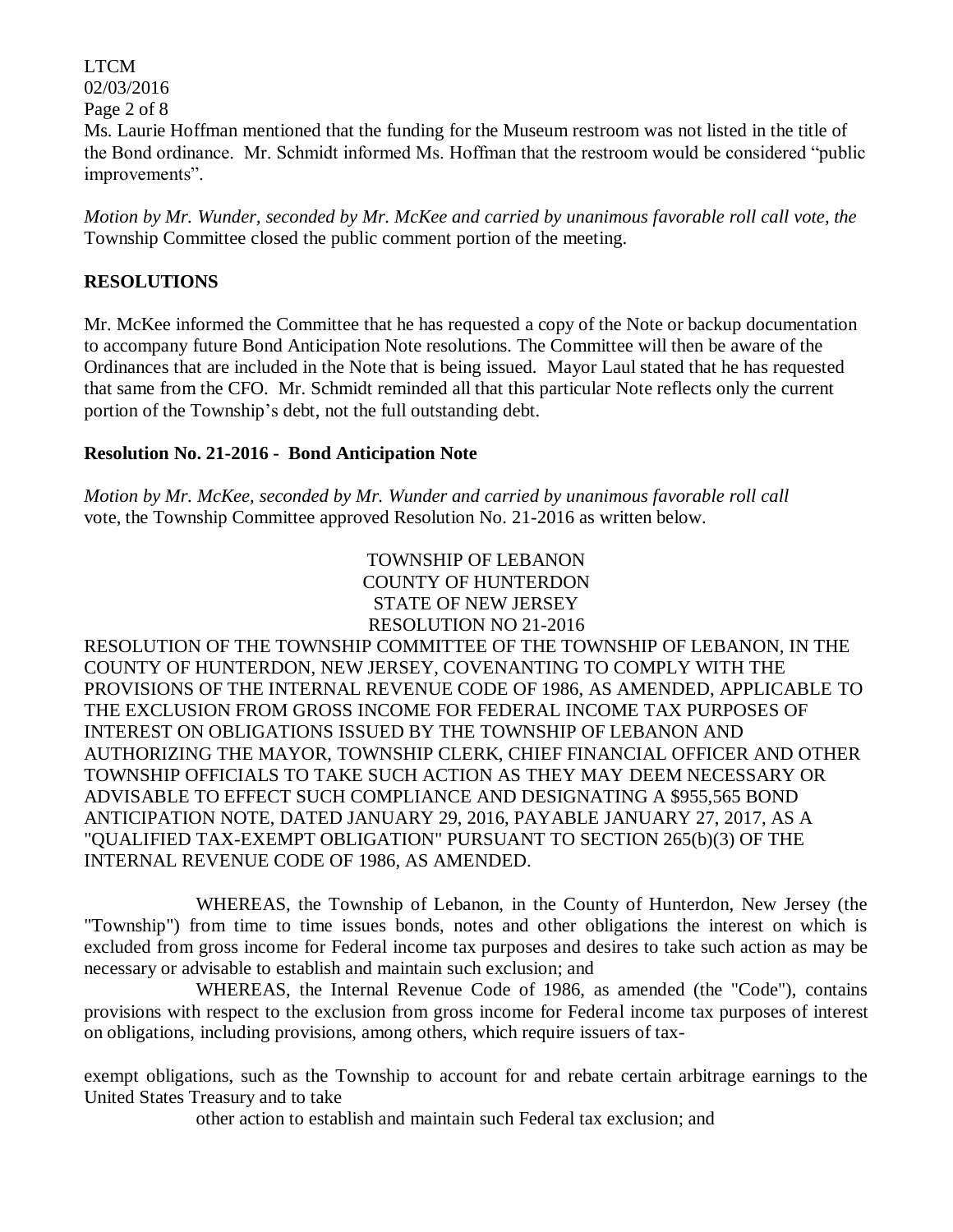# LTCM

02/03/2016

Page 3 of 8

WHEREAS, the Township intends to issue a \$955,565 bond anticipation note, dated January 29, 2016 and payable January 27, 2017 (the "Note"); and

WHEREAS, the Township desires to designate the Note as a "qualified tax-exempt obligation" pursuant to Section 265(b)(3) of the Code;

NOW, THEREFORE, BE IT RESOLVED by the Township Committee of the Township of Lebanon, in the County of Hunterdon, New Jersey, as follows:

SECTION 1. The Township Committee hereby covenants on behalf of the Township, to the extent permitted by the Constitution and the laws of the State of New Jersey, to do and perform all acts and things permitted by law and necessary to assure that interest paid on bonds, notes or other obligations of the Township (including the Note) be and remain excluded from gross income of the owners thereof for Federal income tax purposes pursuant to Section 103 of the Code.

SECTION 2. The Mayor, Township Clerk, Chief Financial Officer and other officials of the Township are hereby authorized and directed to take such action, make such representations and give such assurances as they may deem necessary or advisable to effect compliance with the Code.

SECTION 3. The Note is hereby designated as a "qualified tax-exempt obligation" for the purpose of Section 265(b)(3) of the Code.

SECTION 4. It is hereby determined and stated that (1) the Note is not a "private activity bond" as defined in the Code and (2) the Township and its subordinate entities, if any, do not reasonably anticipate issuing in excess of \$10 million of new money tax-exempt obligations (other than private activity bonds) during the calendar year 2016.

SECTION 5. It is further determined and stated that the Township has not, as of the date hereof, issued any tax-exempt obligations (other than the Note) during the calendar year 2016.

SECTION 6. The Township will, to the best of its ability, attempt to comply with respect to the limitations on issuance of tax-exempt obligations pursuant to Section 265(b)(3) of the Code; however, said Township does not covenant to do so, and hereby expressly states that a covenant is not made hereby.

SECTION 7. The issuing officers of the Township are hereby authorized to deliver a certified copy of this resolution to the original purchaser of the Note and to further provide such original purchaser with a certificate of obligations issued during the calendar year 2016 dated as of the date of delivery of the Note.

> SECTION 8. This resolution shall take effect immediately upon its adoption. The foregoing resolution was adopted by the following roll call vote:

# **Resolution No. 22-2016 – Amending the Capital Budget**

*Motion by Mr. Wunder, seconded by Mr. Schmidt and carried by unanimous favorable roll call vote, the* Township Committee approved Resolution No. 22-2016 as written below.

> **TOWNSHIP OF LEBANON COUNTY OF HUNTERDON STATE OF NEW JERSEY RESOLUTION NO. 22-2016 A RESOLUTION**

WHEREAS, the Township of Lebanon, County of Hunterdon, desires to amend the 2016 Capital Budget of said municipality by inserting thereon or correcting the items therein as shown in such budget for the following reason: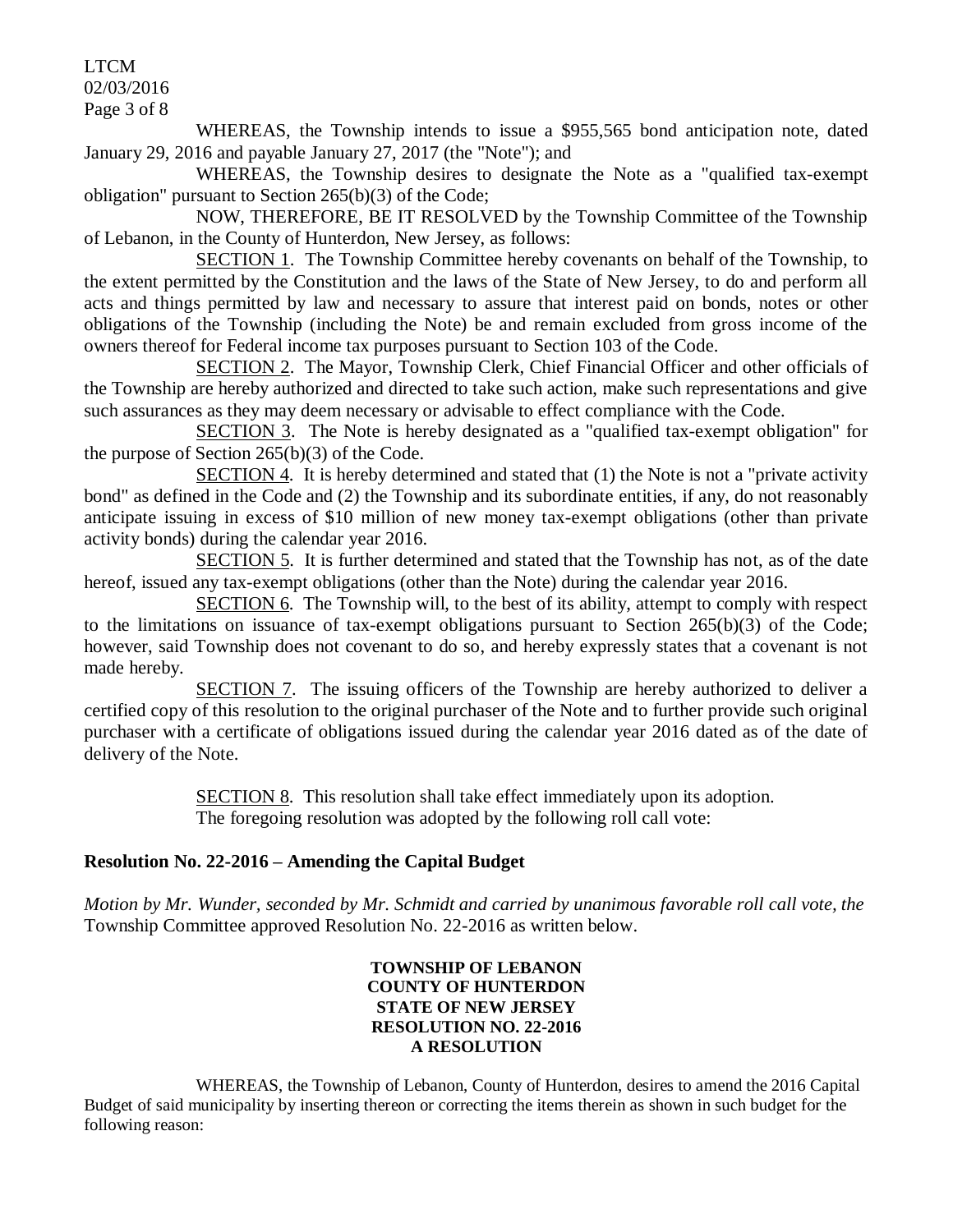NOW, THEREFORE, BE IT RESOLVED by the Township Committee of the Township of Lebanon of the County of Hunterdon, as follows:

Section 1. the 2016 Capital Budget of the Township of Lebanon is hereby amended by adding thereto a Schedule to read as follows:

### AMENDMENT NO. 1 CAPITAL BUDGET OF THE TOWNSHIP OF LEBANON, COUNTY OF HUNTERDON Projects Schedules for 2016 Method of Financing CAPITAL ESTIMATED IMPROV. GENERAL PROJECT COST COST FUND NOTES/BONDS As Listed Above -  $$400,000$   $$20,000$   $$380,000$

Section 2. The Clerk be and is authorized and directed to file a certified copy of this resolution with the Division of Local Government Services, Department of Community Affairs, State of New Jersey, within three days after the adoption of these projects for 2016 Capital Budget, to be included in the 2016 Capital Budget as adopted.

#### **ORDINANCES**

#### **Ordinance No. 2016-01 – CAP BANK**

#### **Public Hearing**

*Motion by Mr. Wunder, seconded by Mr. Schmidt and carried by unanimous favorable roll call vote, the* public hearing for Ordinance No. 2016-01 was opened.

There were no comments from the public*.*

*Motion by Mr. Wunder, seconded by Mr. McKee and carried by unanimous favorable roll call vote, the* public hearing for Ordinance No. 2016-01 was closed.

*Motion by Mr. Wunder, seconded by Mr. Schmidt and carried by unanimous favorable roll call vote, the* Township Committee adopted Ordinance No. 2016-01 as written below.

**STATE OF NEW JERSEY COUNTY OF HUNTERDON TOWNSHIP OF LEBANON ORDINANCE NO. 2016-01 CALENDAR YEAR 2016 ORDINANCE TO EXCEED THE MUNICIPAL BUDGET APPROPRIATION LIMITS AND TO ESTABLISH A CAP BANK (N.J.S.A. 40A: 4-45.14)**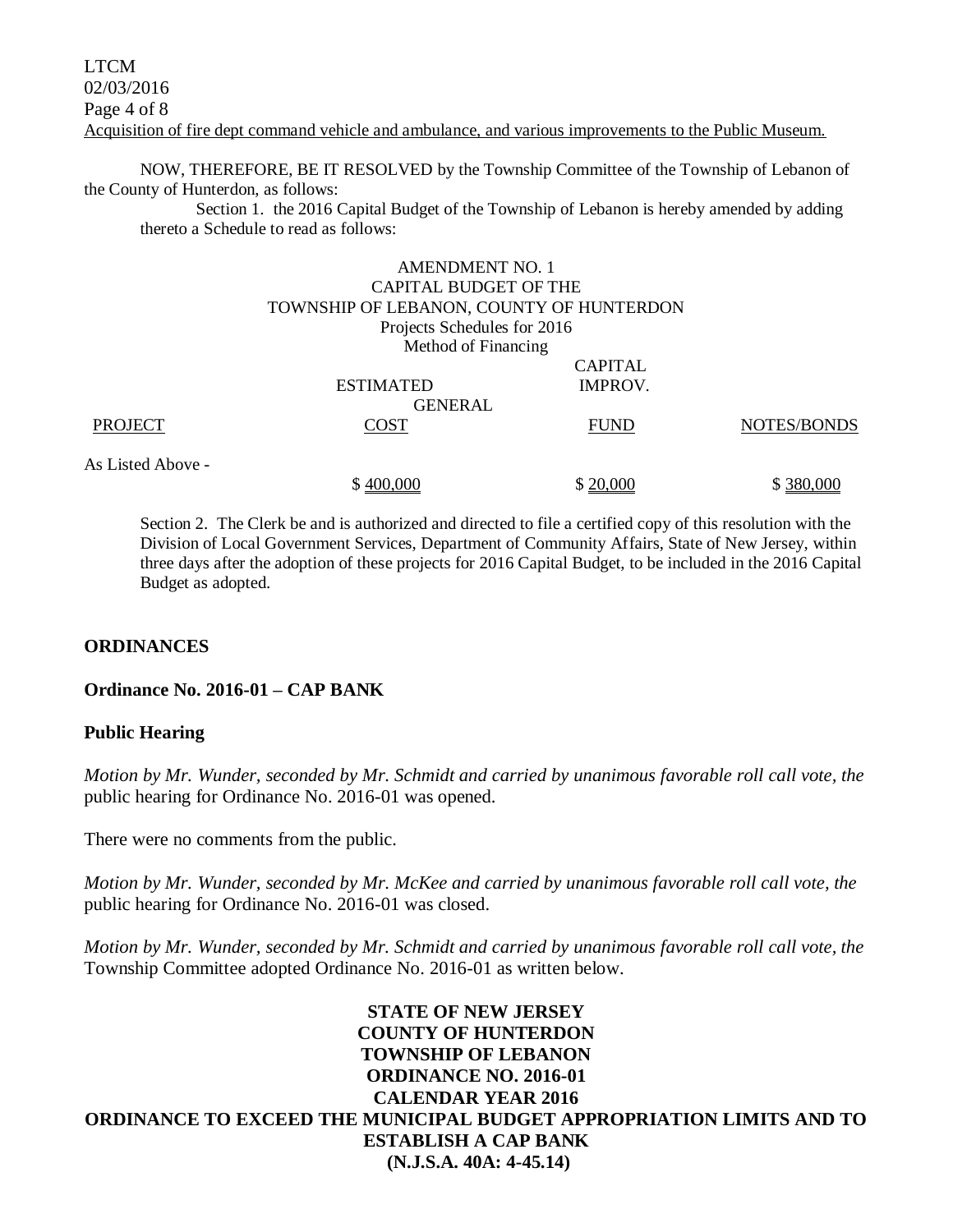LTCM 02/03/2016 Page 5 of 8

WHEREAS, the Local Government Cap Law, N.J.S. 40A: 4-45.1 et seq., provides that in the preparation of its annual budget, a municipality shall limit any increase in said budget up to 0% unless authorized by ordinance to increase it to 3.5% over the previous year's final appropriations, subject to certain exceptions; and,

WHEREAS, N.J.S.A. 40A: 4-45.15a provides that a municipality may, when authorized by ordinance, appropriate the difference between the amount of its actual final appropriation and the 3.5% percentage rate as an exception to its final appropriations in either of the next two succeeding years; and, WHEREAS, the Township Committee of the Township of Lebanon in the County of Hunterdon finds it advisable and necessary to increase its CY 2016 budget by up to 3.5% over the previous year's final

appropriations, in the interest of promoting the health, safety and welfare of the citizens; and, WHEREAS, the Township Committee hereby determines that a 3.5% increase in the budget for said year, amounting to \$ 148,227,66 in excess of the increase in final appropriations otherwise permitted by the Local Government Cap Law, is advisable and necessary; and,

WHEREAS, the Township Committee hereby determines that any amount authorized hereinabove that is not appropriated as part of the final budget shall be retained as an exception to final appropriation in either of the next two succeeding years.

NOW THEREFORE BE IT ORDAINED, by the Township Committee of the Township of Lebanon, in the County of Hunterdon, a majority of the full authorized membership of this governing body affirmatively concurring, that, in the CY 2016 budget year, the final appropriations of the Township of Lebanon shall, in accordance with this ordinance and N.J.S.A. 40A: 4-45.14, be increased by 3.5%,

amounting to \$ 148,227.66, and that the CY 2016 municipal budget for the Township of Lebanon be approved and adopted in accordance with this ordinance; and,

BE IT FURTHER ORDAINED, that any that any amount authorized hereinabove that is not appropriated as part of the final budget shall be retained as an exception to final appropriation in either of the next two succeeding years; and,

BE IT FURTHER ORDAINED, that a certified copy of this ordinance as introduced be filed with the Director of the Division of Local Government Services within 5 days of introduction; and,

BE IT FURTHER ORDAINED, that a certified copy of this ordinance upon adoption, with the recorded vote included thereon, be filed with said Director within 5 days after such adoption.

# **Introduction**

### **Ordinance No. 2016-02 - Bond**

*Motion by Mr. Wunder, seconded by Mayor Laul and carried by unanimous favorable roll call vote*, *the*  Township Committee approved Ordinance No. 2016-02 on first reading as entitled below.

> TOWNSHIP OF LEBANON COUNTY OF HUNTERDON STATE OF NEW JERSEY ORDINANCE NO. 2016-02

BOND ORDINANCE TO AUTHORIZE THE MAKING OF A PUBLIC IMPROVEMENT AND THE ACQUISITION OF NEW AUTOMOTIVE VEHICLES, INCLUDING ORIGINAL APPARATUS AND EQUIPMENT, IN, BY AND FOR THE TOWNSHIP OF LEBANON, IN THE COUNTY OF HUNTERDON, STATE OF NEW JERSEY, TO APPROPRIATE THE SUM OF \$400,000 TO PAY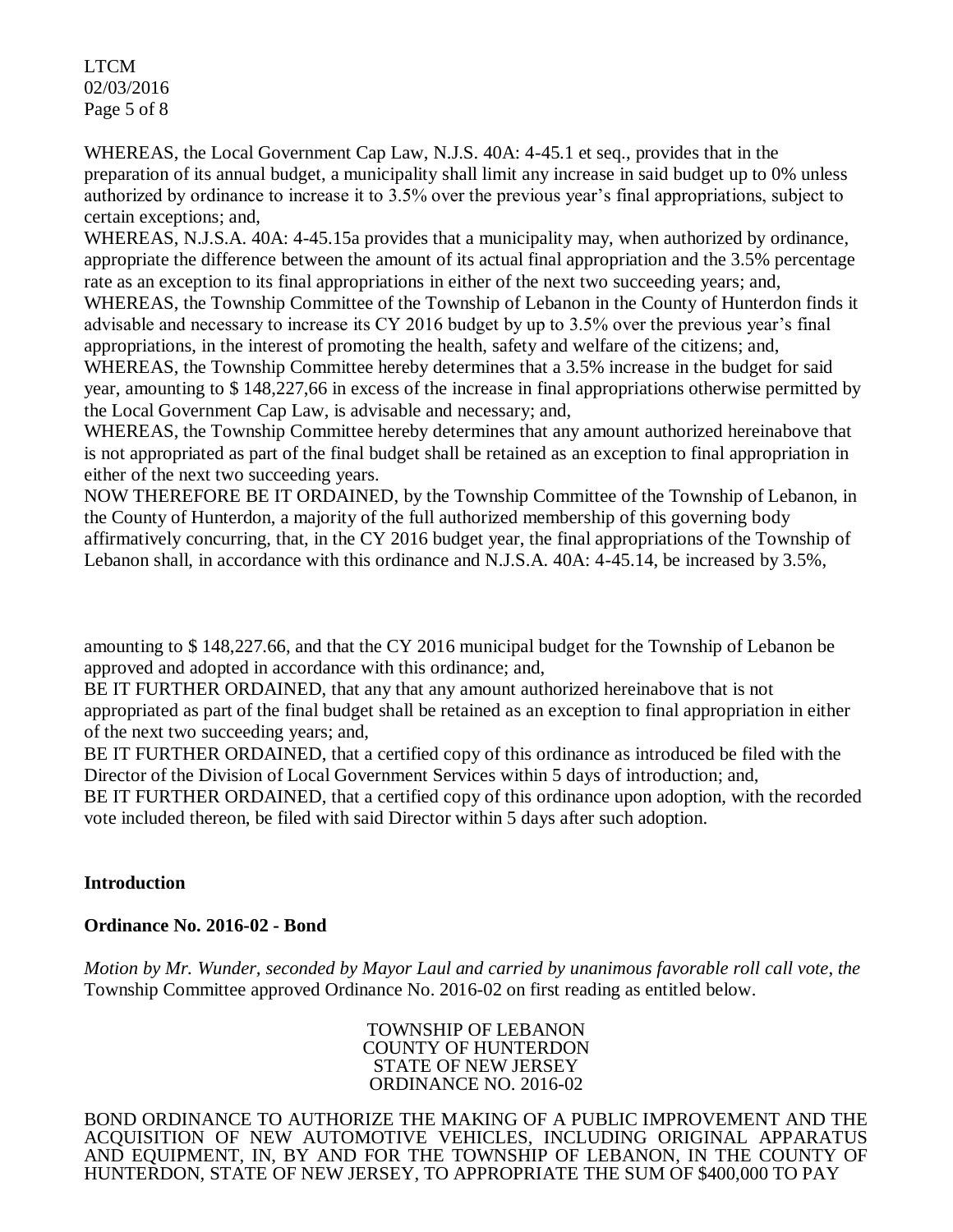LTCM 02/03/2016 Page 6 of 8

#### THE COST THEREOF, TO MAKE A DOWN PAYMENT, TO AUTHORIZE THE ISSUANCE OF BONDS TO FINANCE SUCH APPROPRIATION AND TO PROVIDE FOR THE ISSUANCE OF BOND ANTICIPATION NOTES IN ANTICIPATION OF THE ISSUANCE OF SUCH BONDS.

Public hearing to be held on February 17, 2016.

#### **OLD BUSINESS**

#### **Hagedorn Lease**

Mr. Wunder informed the Committee that he visited Veteran's Haven North and received a tour of the facility. Mr. Wunder also stated that he spoke to Mr. Robert J. Shaughnessey, the Assistant Deputy Director of the NJ Office of Real Property Acquisition & Disposition in the Department of Treasury, about the Malvern Institute Hunterdon County LLC leasing the East Hall at the Hagedorn Site. Mr. Wunder was informed that the Malvern Institute is a rehabilitation facility and that there may be a maximum of 50 clients residing at the site by the end of the year. Mr. Shaughnessey did not have a lot of information to provide at this time but he will keep the Township informed. Mr. Schmidt asked if there are additional leases that can be given out at the site. Mr. Wunder stated that there are no additional leases to be had at the East Hall; however, there may be more in other buildings at the facility.

#### **DPW Garage Floor**

Mr. Wunder stated that he met with a contractor at the DPW Garage today regarding the problems with the mechanic's bay floor. The contractor took pictures and measurements and suggested possibly milling the high spots off of the concrete and lowering the drains a small amount. Mr. Wunder stated that he has a few more inquires out; however, they are not being very responsive.

Mr. Milkowski stated that the Township Engineer had sent a letter and suggested "cutting an area down in each bay, two feet beyond the truck, all the way around and to lower the drains". Mr. Milkowski stated that he would like to see what the cost would be for the engineering work so numbers can be put together. Mr. Milkowski stated that he does not think that they are ready to make a commitment one way or another. Mr. Milkowski noted that there is a low spot by the storage room and he would like the DPW Manager to get an outdoor mat for the location to prevent a slip hazard.

#### **NEW BUSINESS**

#### **Township Historian's Request for Appointments**

*Motion by Mr. Schmidt, seconded by Mr. Milkowski and carried by favorable roll call vote*, *the*  Township Committee appointed Maryann DeCoster and Gail Angell to the Township Historians as requested by the Historians.

Mr. Victor Hoffman is the Chairman of the Historians with Bill DeCoster being the Vice Chairman and Nina Sovia the Secretary.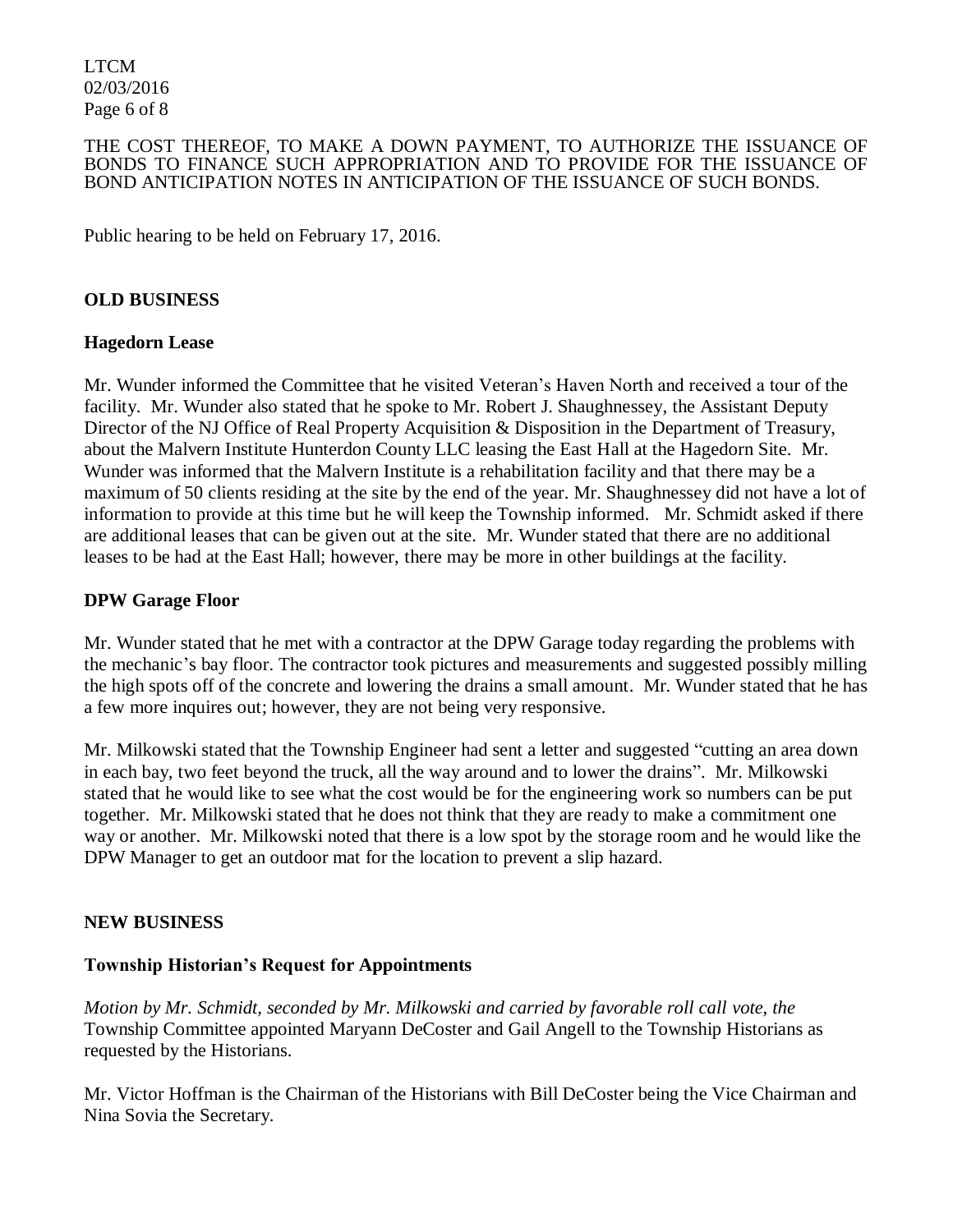LTCM 02/03/2016 Page 7 of 8

#### **Township EOSC Request for Appointments**

Mayor Laul stated that Mr. Drew DePalma and Mr. Doug Diehl have resigned from the LTEOS. Mayor Laul thanked Mr. Diehl for the many years that he served on the LTEOS and Mr. DePalma for all of his efforts.

*Motion by Mr. Milkowski, seconded by Mr. McKee and carried by favorable roll call vote*, *the Township* Committee appointed Adam Mickley (term expiring 12/2017), Sharon Hardy, Alt #1 (term expiring 12/2017) and Sharon Petzinger (term expiring 12/2016).

### **Karla Drumm – Notification of Pre-planned Vacations - Unpaid**

Library Clerk Karla Drumm was appointed to her position on January 6, 2016. Under the CWA Collective Bargaining Agreement Karla will not be eligible for one weeks paid vacation until 2017. Karla has vacations planned and would like to take the time; unpaid.

*Motion by Mr. Wunder, seconded by Mr. McKee and carried by favorable roll call vote, the Township* Committee approved Karla's request for unpaid vacation days; February 24, 2016 – February 27, 2016 and October 12, 2016 –October 15, 2016.

### **Vehicles Behind Squad Building**

Mr. Wunder asked about the vehicles behind the squad building. Mayor Laul stated that he spoke to the Fire Department Chief and was promised that the cars will be removed once the snow is gone. Mr. Wunder asked about the status of the renovations to the Squad building. Mr. Milkowski stated that the Fire Department has been working on it and are making some progress.

### **PRESENTATION OF VOUCHERS**

Committee Members provided a description of vouchers exceeding \$1000.00.

*Motion by Mr. Wunder seconded by Mr. Schmidt and carried by favorable roll call vote, the Township*  Committee approved the February 3, 2016 bill list in amount of \$ 953,192.36 and a voucher for the Flemington Department Store in the amount of \$1150.00. AYES: Wunder, Schmidt, Laul, McKee ABSTAIN: Milkowski

### **CORRESPONDENCE**

### **PUBLIC COMMENTS**

*Motion by Mr. McKee, seconded by Mr. Milkowski and carried by unanimous favorable roll call vote,* the Township Committee opened the public comment portion of the meeting at 7:27 p.m.

Ms. Laurie Hoffman congratulated Mayor Laul on his Mayoral appointment. Ms. Hoffman questioned how much money the Township will receive back from the \$69,000.00 that it is paying to the County for